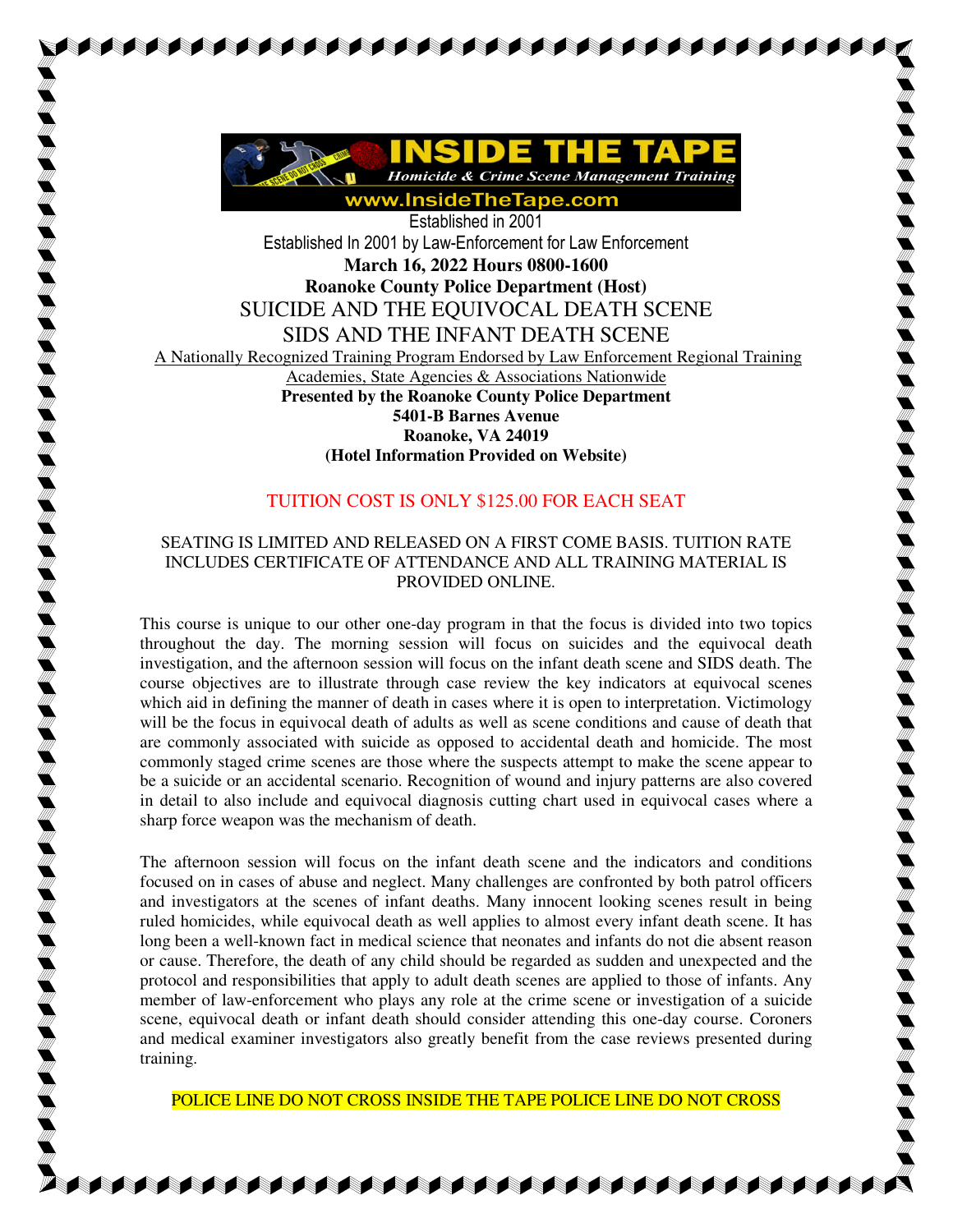*THE INSTRUCTOR* FOR THIS TRAINING COURSE WILL BE INVESTIGATOR DAVID NEWMAN (RET) FROM THE NORFOLK POLICE DEPARTMENT IN VIRGINIA. INVESTIGATOR NEWMAN IS A 23 YEAR VETERAN OF THE NORFOLK P.D. FORMERLY ASSIGNED TO THE FORENSIC / HOMICIDE UNIT. HIS EXPERIENCE IN NORFOLK INCLUDES OVER 15 YEARS IN THE BUREAU SERVING IN HOMICIDE & FORENSICS AND INVOLVEMENT IN OVER 500 DEATH INVESTIGATIONS AND HIGH-PROFILE HOMICIDES. WHILE SERVING IN FORENSICS HE HAS HANDLED OVER 2300 CASES INCLUDING AN ADDITIONAL 65 HOMICIDES. INVESTIGATOR NEWMAN RECEIVED HIS BACHELOR'S DEGREE FROM OLD DOMINION UNIVERSITY IN 1986 IN CRIMINAL JUSTICE AND HAS LECTURED OVER 3000 HOURS TO LAW ENFORCEMENT AGENCIES ACROSS THE COUNTRY ON THE TOPIC OF HOMICIDE INVESTIGATION AND ITS RELATED FORENSIC APPLICATIONS. HIS COURSES HAVE BEEN TAUGHT IN CONJUNCTION WITH THE VIRGINIA STATE DIVISION OF FORENSIC SCIENCE AND THE OFFICE OF THE CHIEF MEDICAL EXAMINER. INVESTIGATOR NEWMAN ALSO INSTRUCTS BASIC AND ADVANCED FORENSICS AT THOMAS NELSON COLLEGE IN VIRGINIA, EQUIVOCAL DEATH SCENES AT THE VIRGINIA STATE DIVISION OF FORENSIC SCIENCE AND IS A QUALIFIED EXPERT IN DEATH INVESTIGATION AND ITS RELATED FORENSIC FIELDS. HE HAS PROVIDED HUNDREDS OF HOURS OF EXPERT TESTIMONY IN CRIMINAL COURT PROCEEDINGS AND IS A NATIONALLY RECOGNIZED SPEAKER AND AUTHORITY ON THIS SUBJECT.

## TOPICS ARE TO INCLUDE**:**

\*WHAT IS EQUIVOCAL DEATH AND THE OBJECTIVE MINDSET \*INITIAL SCENE ASSESSMENT DEFINED BY SOP AND PROTOCOL \*DEFINE AND DISCUSS MANNER OF DEATH IN EACH CATEGORY ILLUSTRATING THE FACTORS AND INDICATORS ASSOCIATED WITH EACH \*THE ROLE VICTIMOLOGY PLAYS IN EQUIVOCAL DEATH \*WOUND AND INJURY INTERPRETATION \*THE SUICIDE SCENE \*EQUIVOCAL DEATH SCENE CHECKLIST SHEET

## LUNCH BREAK

\*THE INFANT HOMICIDE SCENE AND SIDS \*DEFINE AND ILLUSTRATE CASES OF NEONATICIDE/INFANTICIDE AND FILICIDE \*REVIEW THE FACTORS THAT DEFINE SIDS \*INFANT DEATH CHECKLIST SHEET \*DEFINE AND ILLUSTRATE CASES OF NEGLECT AND ABUSE RESULTING FROM PHYSICAL ACTS OR CASES OF OMMISSION \*ANGRY IMPULSIVE HOMICIDE CASES \*DOMESTIC HOMICIDE SCENES INVOLVING INFANTS \*EVALUATING 911 PHONE CALLS REGARDING SUICIDE SCENES, EQUIVOCAL DEATHS AND THE INFANT DEATH SCENE

Inside the Tape Training was established in 2001 at the request of law-enforcement agencies in the State of Maryland. Since that time, Inside the Tape has developed into one of the most thorough and requested homicide investigation training courses available to law-enforcement today. This training is open to any member of law-enforcement at the state, local and federal level. Medical examiner investigators and coroners are also encouraged to attend this training. This course has been established and developed to benefit those from all levels of experience in homicide and suspicious death investigation.

Register on Line at www.insidethetape.com E-Mail insidethetape@cox.net PHONE: (757) 748-1991 FAX: (866) 529-6152 TOLL FREE: (800) 297-6007 CLICK ON THE ROANOKE COUNTY COURSE ON THE CALENDER PAGE

**SARA ALAH SALAH SALAH SALAH SALAH SALAH SAL**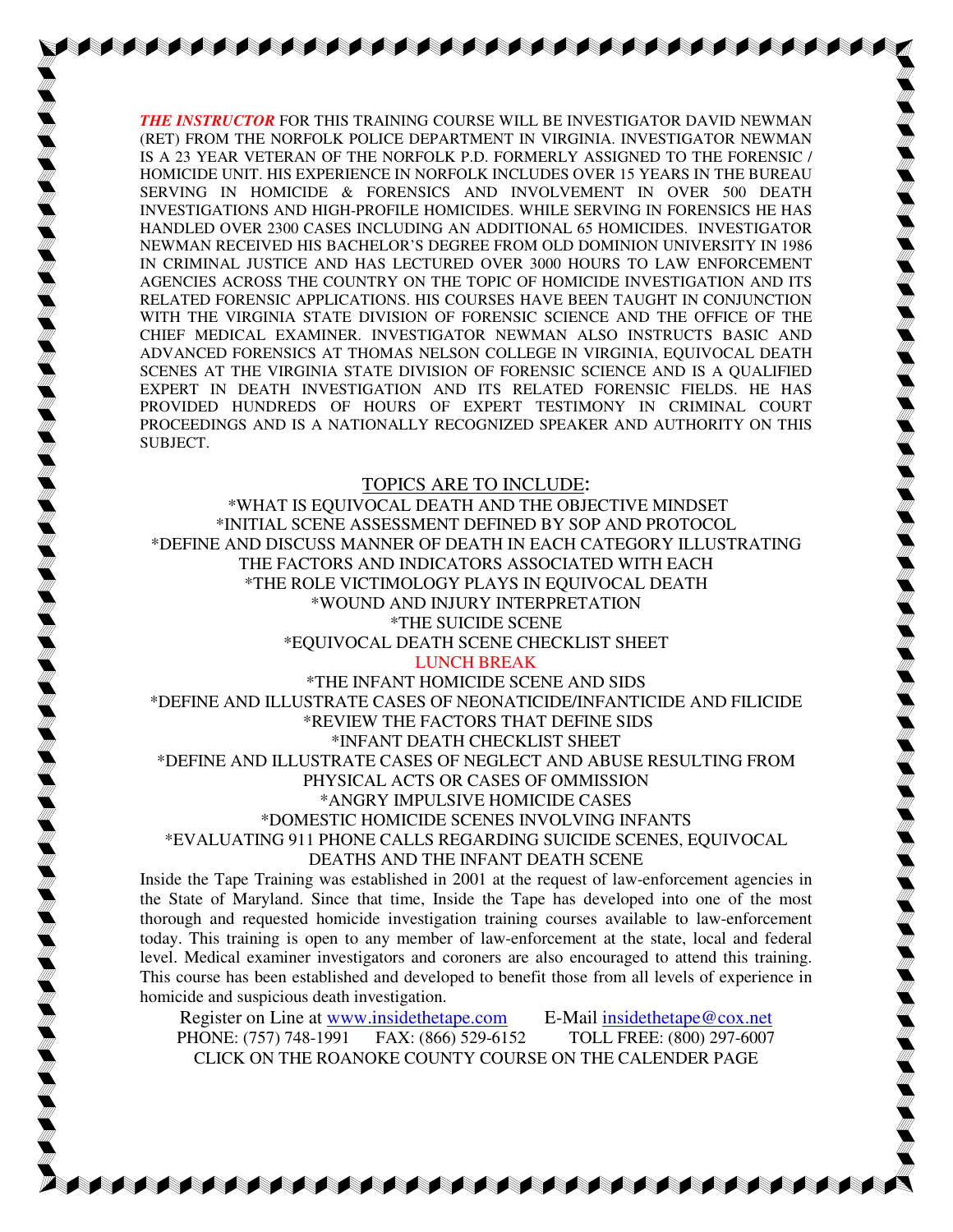| <b>REGISTRATION FORM</b>                                                                                                                                                                                                                                            |
|---------------------------------------------------------------------------------------------------------------------------------------------------------------------------------------------------------------------------------------------------------------------|
| COURSE LOCATION: ROANOKE, VA SUICIDE, EQUIVOCAL & INFANT DEATH<br><b>INVESTIGATION</b>                                                                                                                                                                              |
| <b>COURSE DATES: MARCH 16, 2022</b>                                                                                                                                                                                                                                 |
| <b>COURSE TIMES: 0800-1600</b>                                                                                                                                                                                                                                      |
| <b>COURSE FEE: \$125.00</b>                                                                                                                                                                                                                                         |
|                                                                                                                                                                                                                                                                     |
|                                                                                                                                                                                                                                                                     |
|                                                                                                                                                                                                                                                                     |
| $CITY:$ $ZIP:$ $ZIP:$ $ZIP:$ $ZIP:$ $ZIP:$ $ZIP:$ $ZIP:$ $ZIP:$ $ZIP:$ $ZIP:$ $ZIP:$ $ZIP:$ $ZIP:$ $ZIP:$ $ZIP:$ $ZIP:$ $ZIP:$ $ZIP:$ $ZIP:$ $ZIP:$ $ZIP:$ $ZIP:$ $ZIP:$ $ZIP:$ $ZIP:$ $ZIP:$ $ZIP:$ $ZIP:$ $ZIP:$ $ZIP:$ $ZIP:$ $ZIP:$ $ZIP:$ $ZIP:$ $ZIP:$ $ZIP:$ |
|                                                                                                                                                                                                                                                                     |
|                                                                                                                                                                                                                                                                     |
|                                                                                                                                                                                                                                                                     |
|                                                                                                                                                                                                                                                                     |
|                                                                                                                                                                                                                                                                     |
| ATTENDEES NAME: CONSERVERS ATTENDEES NAME:                                                                                                                                                                                                                          |
|                                                                                                                                                                                                                                                                     |
| METHOD OF PAYMENT: INVOICE_____ PAY AT SEMINAR_____ CREDIT CARD______                                                                                                                                                                                               |
| <b>CREDIT CARD: NUMBER</b>                                                                                                                                                                                                                                          |
|                                                                                                                                                                                                                                                                     |
|                                                                                                                                                                                                                                                                     |
| AN ADDITIONAL 5 % FEE IS ADDED TO CREDIT CARD PAYMENTS FOR MERCHANT FEES                                                                                                                                                                                            |
|                                                                                                                                                                                                                                                                     |

FAX REGISTRATION TO 1-866-529-6152 OR EMAIL ATTACHMENT TO INSIDETHETAPE@COX.NET ALL PAYMENT INFORMATION IS SECURED

REFUNDS ARE NOT ISSUED ONCE PAYMENT IS MADE BUT CREDITS ARE ISSUED FOR ANY FUTURE TRAINING COURSES, SO THE TRAINING FUNDS ARE NOT WASTED. AGENCY NO SHOWS AND CANCELLATIONS WITHIN 5 BUSINESS DAYS PRIOR TO THE SCHEDULED CLASS DATE ARE STILL RESPONSIBLE FOR TUITION PAYMENT WHICH CAN BE APPLIED TO FUTURE COURSES. PAYMENT SHOULD BE RECEIVED NO LATER THAN THE START OF TRAINING.